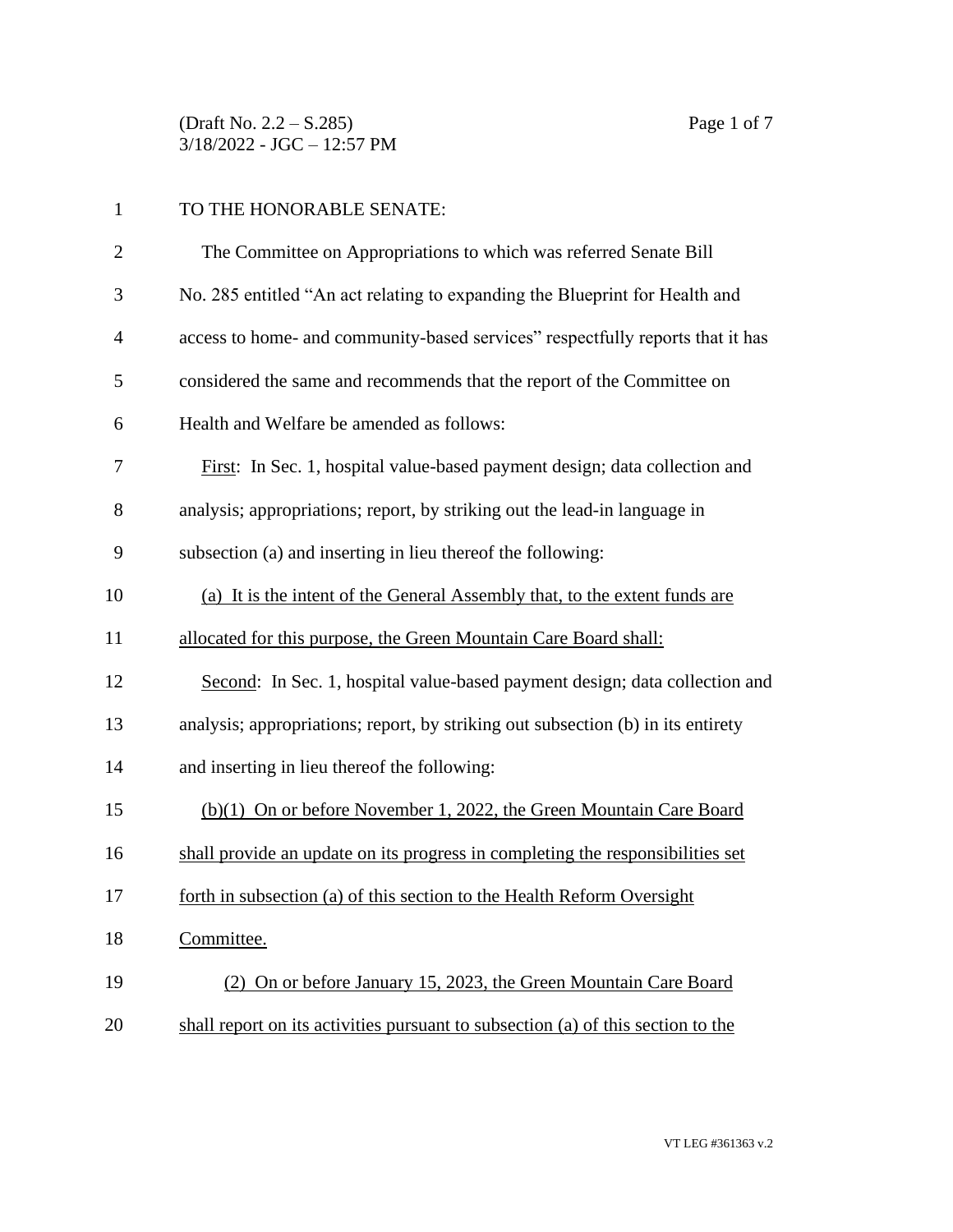(Draft No. 2.2 – S.285) Page 2 of 7 3/18/2022 - JGC – 12:57 PM

| $\mathbf{1}$   | House Committee on Health Care and the Senate Committees on Health and             |  |  |
|----------------|------------------------------------------------------------------------------------|--|--|
| $\overline{2}$ | Welfare and on Finance.                                                            |  |  |
| 3              | Third: In Sec. 2, health care delivery system transformation; community            |  |  |
| $\overline{4}$ | engagement; appropriations; report, by striking out the lead-in language in        |  |  |
| 5              | subsection (a) and inserting in lieu thereof the following:                        |  |  |
| 6              | (a) It is the intent of the General Assembly that the Green Mountain Care          |  |  |
| 7              | Board, in consultation with the Director of Health Care Reform in the Agency       |  |  |
| 8              | of Human Services and to the extent funds are allocated for this purpose, shall    |  |  |
| 9              | build on successful health care delivery system reform efforts by:                 |  |  |
| 10             | Fourth: In Sec. 2, health care delivery system transformation; community           |  |  |
| 11             | engagement; appropriations; report, by striking out subsection (c) in its entirety |  |  |
| 12             | and inserting in lieu thereof the following:                                       |  |  |
| 13             | (c) It is the intent of the General Assembly that, to the extent funds are         |  |  |
| 14             | allocated for this purpose, Green Mountain Care Board shall contract with a        |  |  |
| 15             | current or recently retired primary care provider to assist the Board in           |  |  |
| 16             | assessing and strengthening the role of primary care in its regulatory processes   |  |  |
| 17             | and to inform the Board's efforts in payment reform and delivery system            |  |  |
| 18             | transformation from a primary care perspective.                                    |  |  |
| 19             | Fifth: In Sec. 2, health care delivery system transformation; community            |  |  |
|                |                                                                                    |  |  |
| 20             | engagement; appropriations; report, by striking out subsection (e) in its entirety |  |  |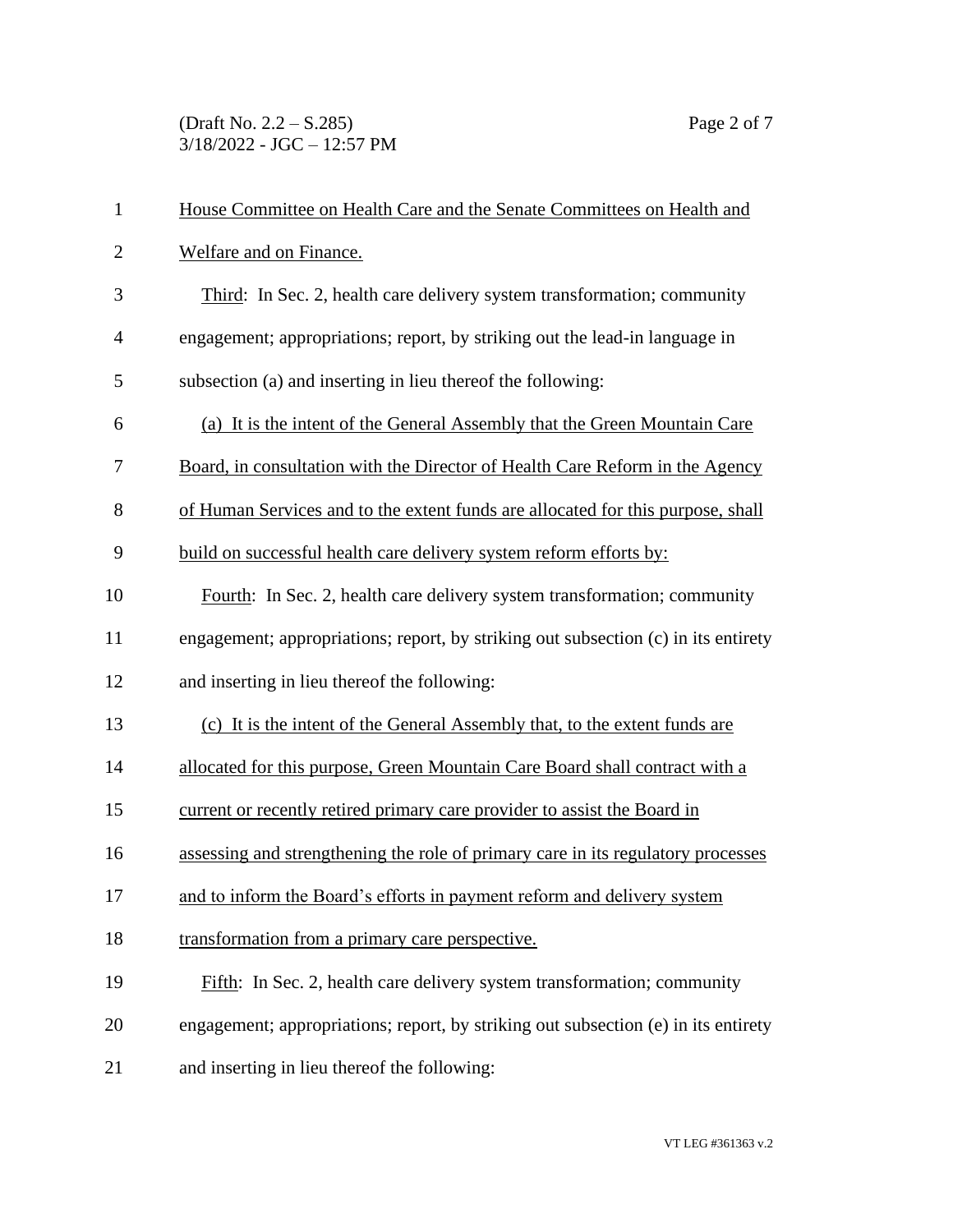(Draft No. 2.2 – S.285) Page 3 of 7 3/18/2022 - JGC – 12:57 PM

| $\mathbf{1}$   | (e)(1) On or before November 1, 2022, the Green Mountain Care Board                |
|----------------|------------------------------------------------------------------------------------|
| $\overline{2}$ | shall provide an update on its progress in completing the duties set forth in this |
| 3              | section to the Health Reform Oversight Committee.                                  |
| $\overline{4}$ | (2) On or before January 15, 2023, the Green Mountain Care Board                   |
| 5              | shall report on its activities pursuant to this section to the House Committee on  |
| 6              | Health Care and the Senate Committees on Health and Welfare and on                 |
| 7              | Finance.                                                                           |
| 8              | Sixth: By striking out Sec. 3, development of proposal for subsequent all-         |
| 9              | payer model agreement; appropriation, in its entirety and inserting in lieu        |
| 10             | thereof a new Sec. 3 to read as follows:                                           |
| 11             | Sec. 3. DEVELOPMENT OF PROPOSAL FOR SUBSEQUENT                                     |
| 12             | ALL-PAYER MODEL AGREEMENT                                                          |
| 13             | (a) The Director of Health Care Reform in the Agency of Human Services,            |
| 14             | in collaboration with the Green Mountain Care Board, shall design and              |
| 15             | develop a proposal for a subsequent agreement with the Centers for Medicare        |
| 16             | and Medicaid Innovation to secure Medicare's continued participation in            |
| 17             | multi-payer alternative payment models in Vermont. The proposal shall be           |
| 18             | informed by the community- and provider-inclusive process set forth in Sec. 2      |
| 19             | of this act and designed to reduce inefficiencies, lower costs, improve            |
| 20             | population health outcomes, and increase access to essential services.             |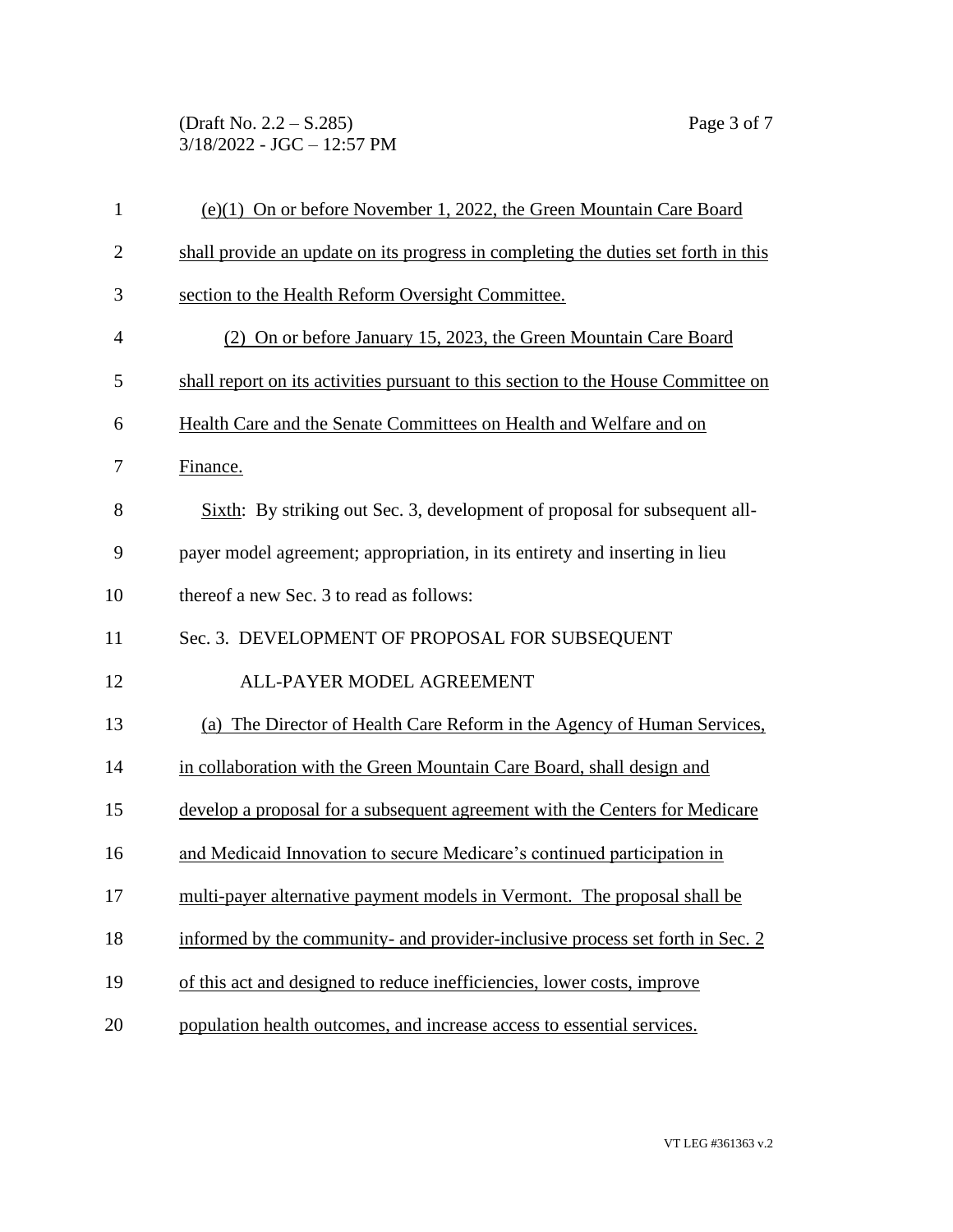(Draft No. 2.2 – S.285) Page 4 of 7 3/18/2022 - JGC – 12:57 PM

| $\mathbf{1}$   | (b) The design and development of the proposal shall include consideration         |  |  |  |
|----------------|------------------------------------------------------------------------------------|--|--|--|
| $\overline{2}$ | of alternative payment and delivery system approaches for hospital services        |  |  |  |
| 3              | and community-based providers such as primary care providers, mental health        |  |  |  |
| $\overline{4}$ | providers, substance use disorder treatment providers, skilled nursing facilities, |  |  |  |
| 5              | home health agencies, and providers of long-term services and supports.            |  |  |  |
| 6              | $(c)(1)$ The alternative payment models to be explored shall include, at a         |  |  |  |
| 7              | minimum:                                                                           |  |  |  |
| 8              | (A) global payments for hospitals;                                                 |  |  |  |
| 9              | (B) geographically or regionally based global budgets for health care              |  |  |  |
| 10             | services;                                                                          |  |  |  |
| 11             | existing federal value-based payment models; and<br>(C)                            |  |  |  |
| 12             | (D) broader total cost of care and risk-sharing models to address                  |  |  |  |
| 13             | patient migration patterns across systems of care.                                 |  |  |  |
| 14             | (2) The alternative payment models shall:                                          |  |  |  |
| 15             | (A) include appropriate mechanisms to convert fee-for-service                      |  |  |  |
| 16             | reimbursements to predictable payments for multiple provider types, including      |  |  |  |
| 17             | those described in subsection (b) of this section;                                 |  |  |  |
| 18             | (B) include a process to ensure reasonable and adequate rates of                   |  |  |  |
| 19             | payment and a reasonable and predictable schedule for rate updates; and            |  |  |  |
| 20             | (C) meaningfully impact health equity and address inequities in terms              |  |  |  |
| 21             | of access, quality, and health outcomes.                                           |  |  |  |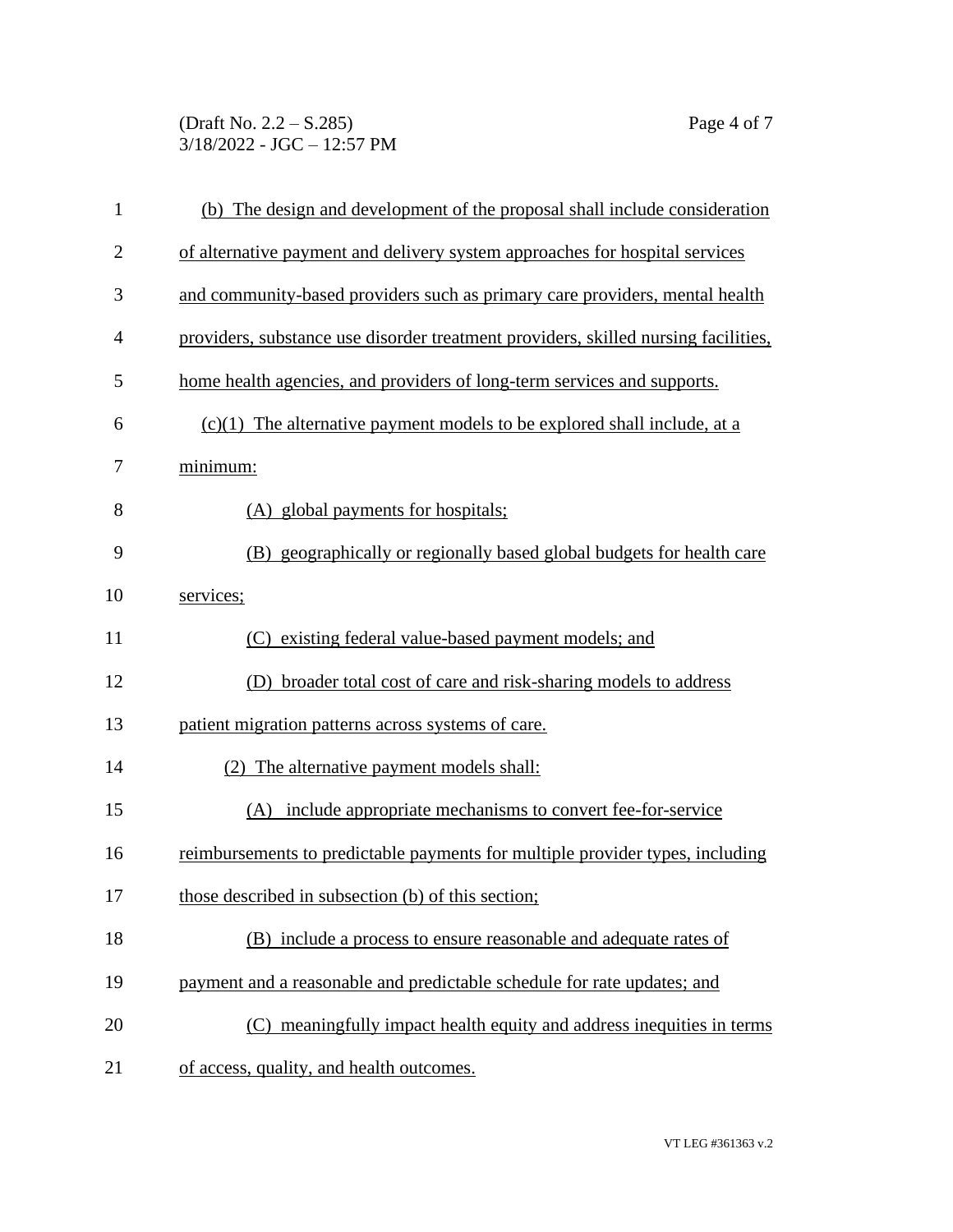## (Draft No. 2.2 – S.285) Page 5 of 7 3/18/2022 - JGC – 12:57 PM

| $\mathbf{1}$   | Seventh: By striking out Sec. 10, effective date, and its reader assistance             |  |  |
|----------------|-----------------------------------------------------------------------------------------|--|--|
| $\overline{2}$ | heading in their entireties and inserting in lieu thereof the following:                |  |  |
| 3              | *** Appropriation ***                                                                   |  |  |
| $\overline{4}$ | Sec. 10. PAYMENT AND DELIVERY SYTEM REFORM;                                             |  |  |
| 5              | <b>APPROPRIATION</b>                                                                    |  |  |
| 6              | The sum of \$5,000,000.00 is appropriated from the General Fund to the                  |  |  |
| 7              | Agency of Human Services, Office of Health Care Reform in fiscal year 2023              |  |  |
| 8              | to support the initiatives set forth in Secs. $1-3$ of this act. While it is the intent |  |  |
| 9              | of the General Assembly that approximately 80–90 percent of the appropriated            |  |  |
| 10             | amount should be transferred to the Green Mountain Care Board to carry out              |  |  |
| 11             | its role in executing the initiatives set forth in Secs. $1-3$ of this act, these       |  |  |
| 12             | initiatives will require sequencing coordination and collaboration with the             |  |  |
| 13             | Office of Health Care Reform in the Agency of Human Services in light of the            |  |  |
| 14             | potential changes to the State's Global Commitment to Health Section 1115               |  |  |
| 15             | demonstration; the All-Payer Model agreement requirement for accountability             |  |  |
| 16             | for total cost of care; the scale of Medicare participation in the All-Payer            |  |  |
| 17             | Model agreement; the need for collaboration across the continuum of services            |  |  |
| 18             | in the health care and human services systems to enable the delivery of high-           |  |  |
| 19             | quality care and services in the most appropriate settings; and the short-, mid-,       |  |  |
| 20             | and longer-term strategies to address significant workforce challenges in the           |  |  |
| 21             | health care and human services systems.                                                 |  |  |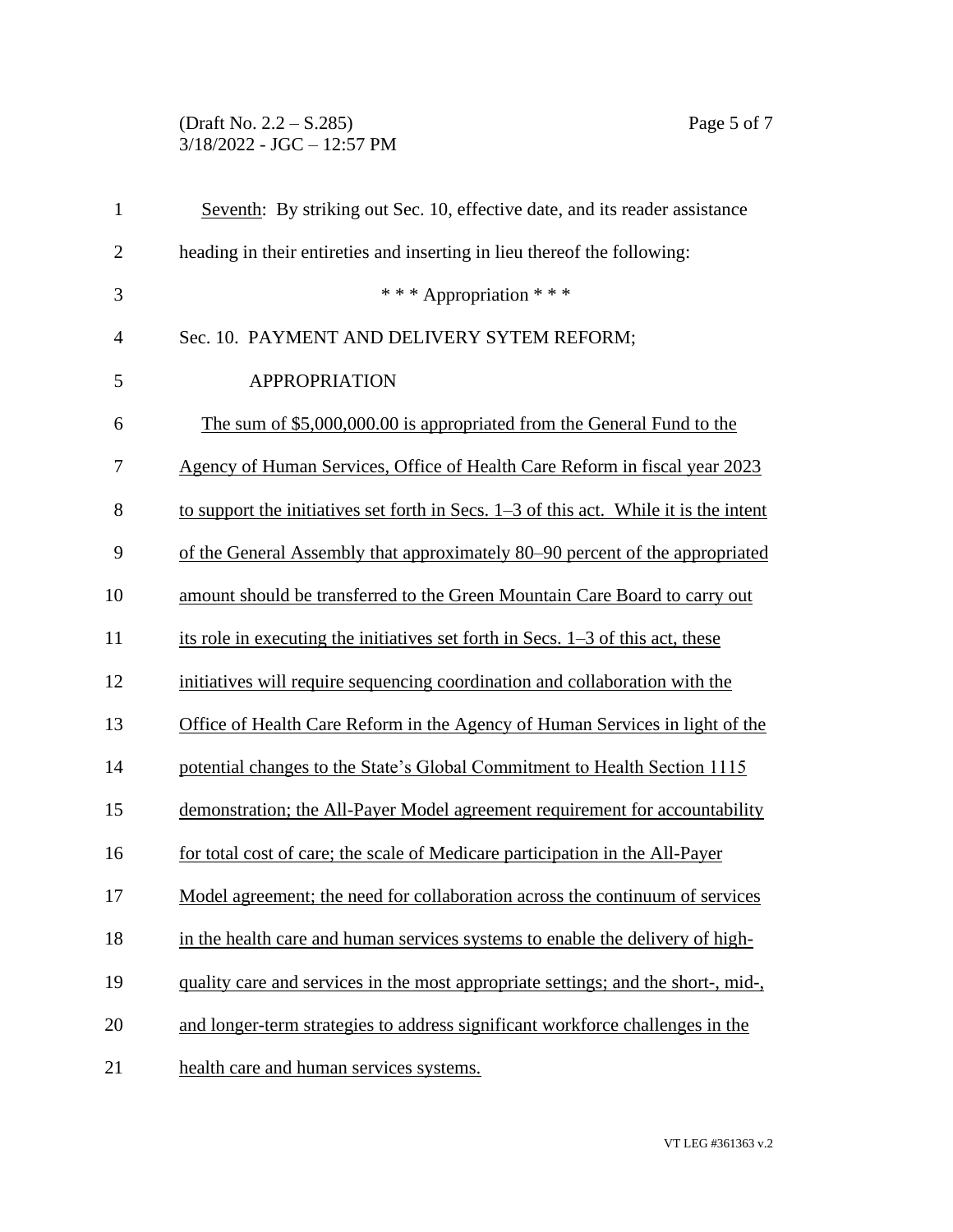(Draft No. 2.2 – S.285) Page 6 of 7 3/18/2022 - JGC – 12:57 PM

| $\mathbf{1}$   | (1) Prior to October 1, 2022, the Director of Health Care Reform in the             |
|----------------|-------------------------------------------------------------------------------------|
| $\overline{2}$ | Agency of Human Services may transfer not more than \$1,000,000.00 of the           |
| 3              | funds appropriated in this section to the Green Mountain Care Board to begin        |
| 4              | the work described in Secs. $1-3$ of this act.                                      |
| 5              | (2) On or before October 1, 2022, the Director of Health Care Reform                |
| 6              | and the Green Mountain Care Board shall provide to the Health Reform                |
| 7              | Oversight Committee their plan and a timeline for pursuing hospital valued-         |
| 8              | based payment design in accordance with Sec. 1 of this act, for developing a        |
| 9              | patient-focused, community-inclusive plan for health care delivery system           |
| 10             | transformation as set forth in Sec. 2 of this act, and for designing and            |
| 11             | developing a proposal for a subsequent agreement with the federal government        |
| 12             | as set forth in Sec. 3 of this act. If the Committee is satisfied that the plan and |
| 13             | timeline are achievable, the Committee shall authorize the Director of Health       |
| 14             | Care Reform to utilize or transfer to the Board, or both, additional funds from     |
| 15             | the appropriated amount to execute the plan.                                        |
| 16             | * * * Effective Dates * * *                                                         |
| 17             | Sec. 11. EFFECTIVE DATES                                                            |
| 18             | (a) Sec. 10 (appropriation) shall take effect on July 1, 2022.                      |
| 19             | (b) The remainder of this act shall take effect on passage.                         |